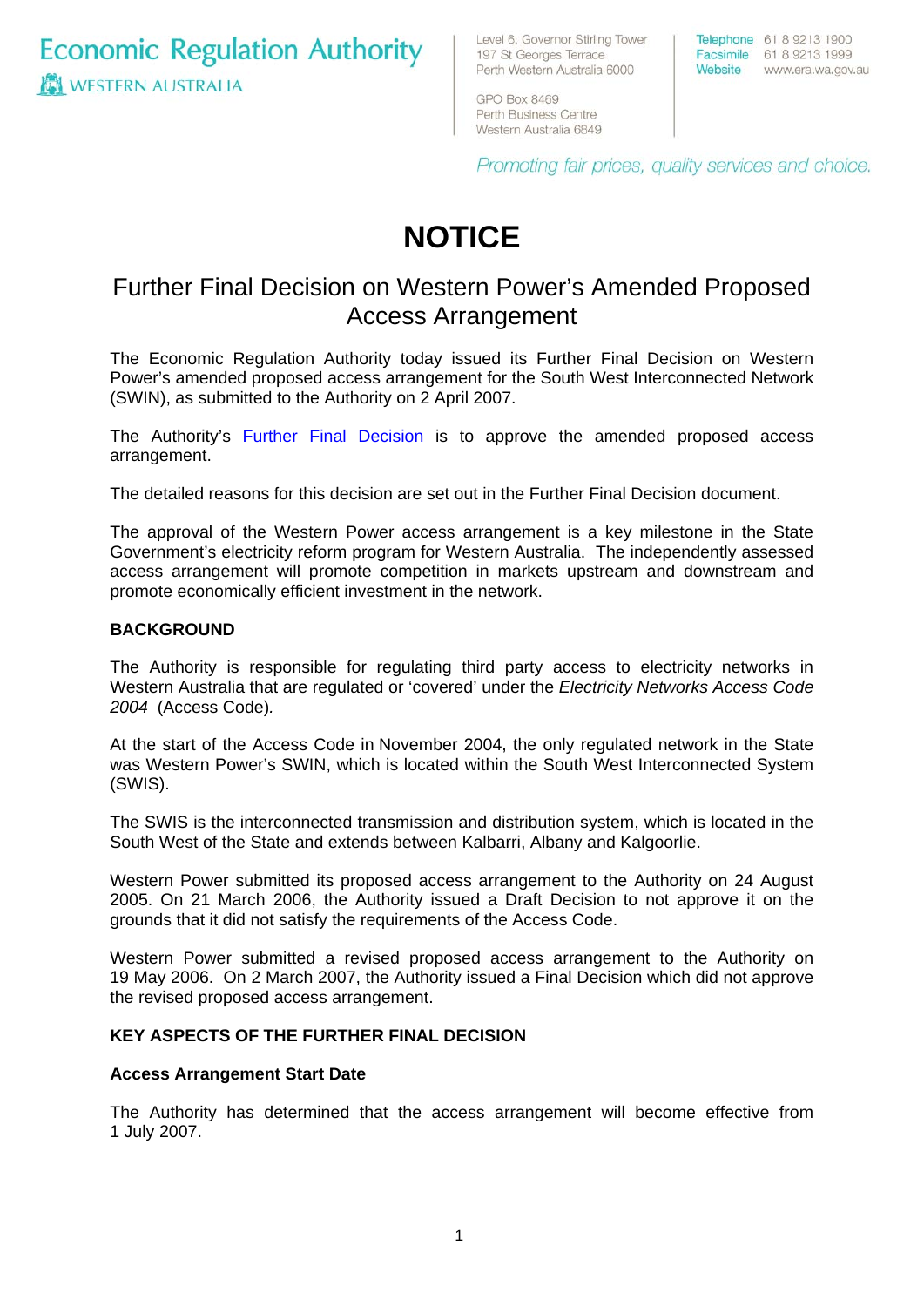# **Reference Tariffs**

The amended proposed access arrangement specifies reference tariffs for 2006/07. For the reference services applicable to small-use electricity customers (reference services RT1 to RT4 and reference tariffs A1, A2, A3 and A4), the introduction of the reference tariffs in 2006/07 would have had the effect of increasing the prices paid for these services by between 4.7 and 7.5 per cent over the tariffs applying in 2005/06.

Western Power has yet to provide the Authority with values of reference tariffs for 2007/08, but contemplates a further rate of increase in the 2007/08 tariffs over the 2006/07 tariffs of CPI + 3 per cent. These increases are greater than earlier projected by Western Power and indicated by the Authority in the Final Decision. However, the greater projected increases are due in large part to the access arrangement not having commenced in the 2006/07 year, during which the lower service prices of the 2005/06 year were maintained resulting in a substantial under-recovery of revenue by Western Power that will carry forward to the 2007/08 and 2008/09 years.

## **Capital Base, Forecast New Facilities Investment, Weighted Average Cost of Capital and Forecast Non-capital Costs**

Western Power's amended proposed access arrangement is consistent with the Authority's Final Decision on the approved capital base, forecast new facilities investment, weighted average cost of capital and forecast non-capital costs.

The Authority is satisfied that Western Power has complied with the Authority's Final Decision on these matters. Further information on these elements of the access arrangement is provided in the Authority's Final Decision and in the access arrangement information submitted by Western Power with its amended proposed access arrangement.

#### **Standard access contract and proposed policies**

The Authority has approved Western Power's standard access contract for reference services, applications and queuing policy, capital contributions policy and transfer and relocation policy.

The amended proposed capital contributions policy provides for some capital contributions to be determined in accordance with the Interim Extensions and Expansions Policy for the SWIN that was approved by the Coordinator of Energy on 28 February 2007. For works to which the Interim Extensions and Expansions Policy applies, capital contributions are determined in accordance with the Interim Extensions and Expansions Policy and not by provisions of the capital contributions policy. The Authority's approval of the amended proposed access arrangement, and the capital contributions policy therein, is on the basis of the extensions and expansions policy as approved by the Coordinator of Energy on 28 February 2007.